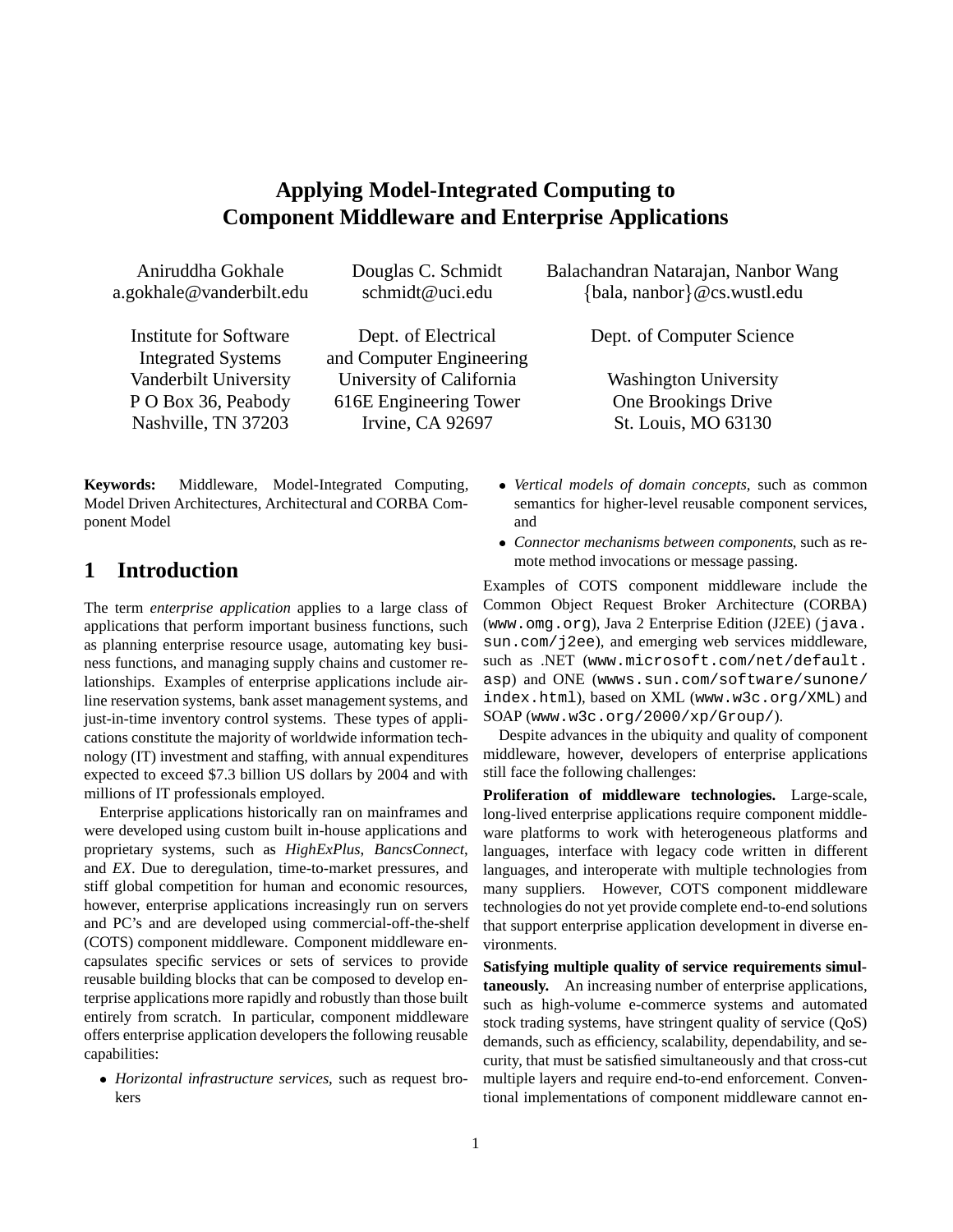force complex QoS requirements of enterprise applications effectively, however, since they were designed for applications with less stringent requirements.

**Accidental complexities in assembling components.** To reduce lifecycle costs and time-to-market, application developers are attempting to assemble and deploy enterprise applications by selecting the right set of compatible COTS components, which in itself is a daunting task. The problem is further exacerbated by the existence of myriad strategies for configuring and deploying the underlying component middleware. Application developers therefore spend non-trivial amounts of time debugging problems associated with the selection of incompatible strategies and components.

A promising way to address the challenges described above is to apply *Model-Integrated Computing* (MIC) technologies [1]. MIC is a paradigm for expressing application functionality and QoS requirements at higher levels of abstraction than is possible with programming languages like Visual Basic, Java, C++, or C#. In the context of enterprise applications, MIC tools can be applied to

- 1. Analyze different—but interdependent—characteristics of system behavior, such as scalability, safety, and security. Tool-specific model interpreters translate the information specified by models into the input format expected by analysis tools. These tools check whether the requested behavior and properties are feasible given the constraints.
- 2. Synthesize platform-specific code that is customized for specific component middleware and enterprise application properties, such as isolation levels of a transaction, recovery strategies to handle various runtime failures, and authentication and authorization strategies modeled at a higher level of abstraction.

Understanding how to integrate MIC and component middleware is essential to resolve the configuration, management, and deployment challenges of enterprise applications described above. The remainder of this paper presents an overview of component middleware and Model-Integrated Computing and then describes how combining the best elements of these two technologies can address the key challenges associated with developing enterprise applications.

### **2 Overview of Component Middleware**

**Middleware capabilities.** Middleware is reusable software that resides between the applications and the underlying operating systems, network protocol stacks, and hardware [2]. Its primary role is to bridge the gap between application programs and the lower-level hardware and software infrastructure to coordinate how parts of applications are connected and how they interoperate.

Various technologies, such as OSF's Distributed Computing Environment (DCE) (www.opengroup.org/dce), IBM's MQ Series (www-3.ibm.com/software/ts/ mqseries/), and CORBA, emerged over the past two decades to alleviate complexities associated with developing software for enterprise applications. Their successes have added the middleware paradigm to the familiar operating system, programming language, networking, and database offerings used by previous generations of software developers. By decoupling application-specific functionality and logic from the accidental complexities inherent in the infrastructure, middleware enables application developers to concentrate on programming application-specific functionality, rather than wrestling repeatedly with lower-level infrastructure challenges.

**Limitations with object-oriented middleware.** The Object Management Architecture (OMA) in the CORBA 2.x specifications [3] defines an object-oriented middleware standard for building portable distributed applications. The CORBA 2.x specification focuses on *interfaces*, which are contracts between clients and servers that define how clients *view* and *access* object services provided by a server. These objects can be distributed or collocated throughout a network. Although this model has certain virtues, such as location transparency, it has the following limitations [4]:

- **Lack of functional boundaries.** The CORBA 2.x object model treats all interfaces as client/server contracts. This object model, however, does not provide sufficient mechanisms to prevent tight coupling among collaborating object implementations. For example, object implementations that depend on other objects need to discover and connect to these objects explicitly. To construct large-scale enterprise applications, therefore, application developers need to program the connections among interdependent services, which can yield brittle and nonreusable implementations.
- **Lack of generic application servers.** CORBA 2.x does not specify a generic *application server* framework to perform common "bookkeeping" work, including initializing the broker and its QoS policies, providing common services (such as a transaction service), and managing the runtime environment of components. Although CORBA 2.x standardized the interactions between object implementations and object request brokers (ORBs), server developers are still responsible for determining how object implementations are installed in an ORB and the interaction between the ORB and object implementations. The lack of a generic application server standard has yielded tightly coupled, *ad-hoc* application server implementations, which increase the complexity of software upgrades and reduce the reusability and flexibility of CORBA-based applications.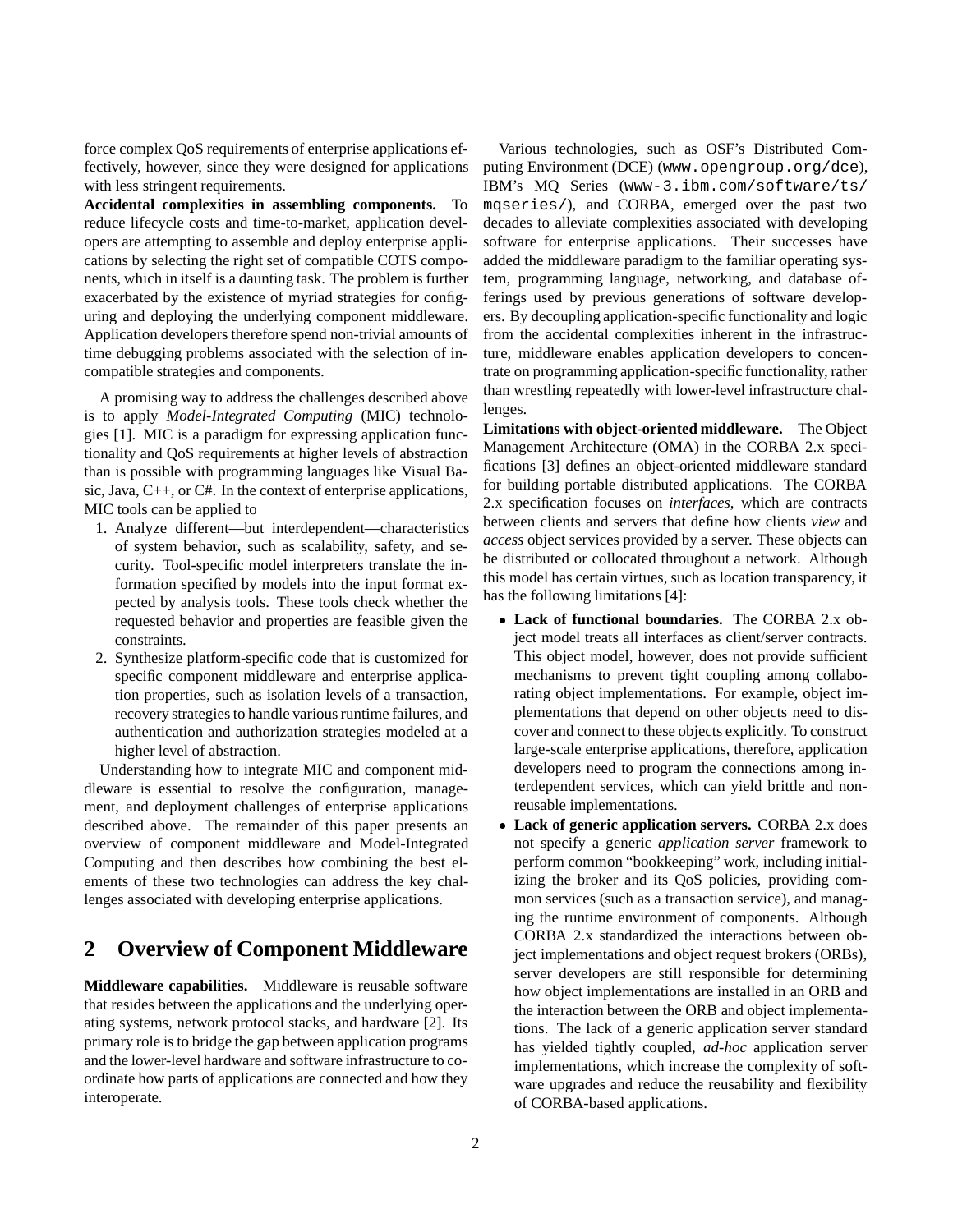**Promising solution**  $\rightarrow$  **component middleware.** In the past several years, *component middleware* [5] has emerged to address the limitations with object-oriented middleware outlined above. Component middleware addresses these issues by creating a virtual boundary around application components with well-defined interfaces and composing and executing components in generic application servers. Popular COTS component middleware platforms being used for enterprise applications today include the CORBA Component Model [6], J2EE, and emerging web services middleware, such as .NET and ONE, that are based on XML and SOAP.

# **3 Overview of Model-Integrated Computing**

Model-Integrated Computing (MIC) [1] is a development paradigm that systematically applies domain-specific modeling languages to engineer computing systems ranging from small-scale real-time embedded systems to large-scale enterprise applications. MIC provides rich, domain-specific modeling environments, including model analysis and model-based program synthesis tools [7]. In the MIC paradigm, application developers model an integrated, end-to-end view of the entire application, including the interdependencies of its components. Rather than focusing on a single, custom application, therefore, MIC models capture the essence of a class of applications. MIC also allows the modeling languages and environments themselves to be modeled by so-called *meta-models*, which help to synthesize domain-specific modeling languages that can capture the nuances of domains they are designed to model.

Various technologies, such as Computer-Aided Software Engineering (CASE) and related OOA/OOD approaches by Yourdon and others, have evolved into sophisticated tools, such as *objectiF* and *in-Step* from MicroTool and *Paradigm Plus*, *VISION*, and *COOL* from Computer Associates. This class of products has evolved over the past two decades to alleviate complexities associated with developing software for enterprise applications. Their successes have added the Model-Integrated Computing paradigm to the familiar programming languages and language processing tool offerings used by previous generations of software developers. Popular examples of MIC being used today include the Generic Modeling Environment (GME) [7] and Ptolemy [8] (which are used primarily in the real-time and embedded domain) and UML/XML tools based on the OMG Model Driven Architecture (MDA) [9] (used primarily in the business domain thus far).

As shown in Figure 1, MIC uses a set of tools to analyze the interdependent features of the system captured in a model and determine the feasibility of supporting different QoS require-



Figure 1: **The Model-Integrated Computing Process**

ments in the context of the specified constraints. Another set of tools then translates models into executable specifications that capture the platform behavior, constraints, and interactions with the environment. These executable specifications in turn can be used to synthesize application software.

## **4 Combining Model-Integrated Computing with Component Middleware**

As described in the previous two sections, MIC and component middleware have evolved independently from different perspectives. Although these two paradigms have achieved good success independently, each has the following limitations:

**Complexity due to heterogeneity.** Conventional component middleware is developed using separate tools and interfaces written and optimized manually for each middleware specification, such as CORBA, J2EE, and .NET, and for each target deployment, such as the various OS, network, and hardware configurations. Developing, assembling, validating, and evolving *all* this middleware manually is costly, time-consuming, tedious, and error-prone, particularly for runtime platform variations and complex application use-cases. This problem is getting worse as more middleware, target platforms, and complex enterprise applications continue to emerge.

Lack of sophisticated modeling tools. Previous efforts at model-based development and code synthesis attempted by CASE tools generally failed to deliver on their potential for the following reasons [10]:

- They attempted to generate entire applications, including the infrastructure and the application logic, which often lead to inefficient, bloated code that was hard to optimize, validate, evolve, or integrate with legacy code.
- Due to the lack of sophisticated domain-specific languages and associated modeling tools, it was hard to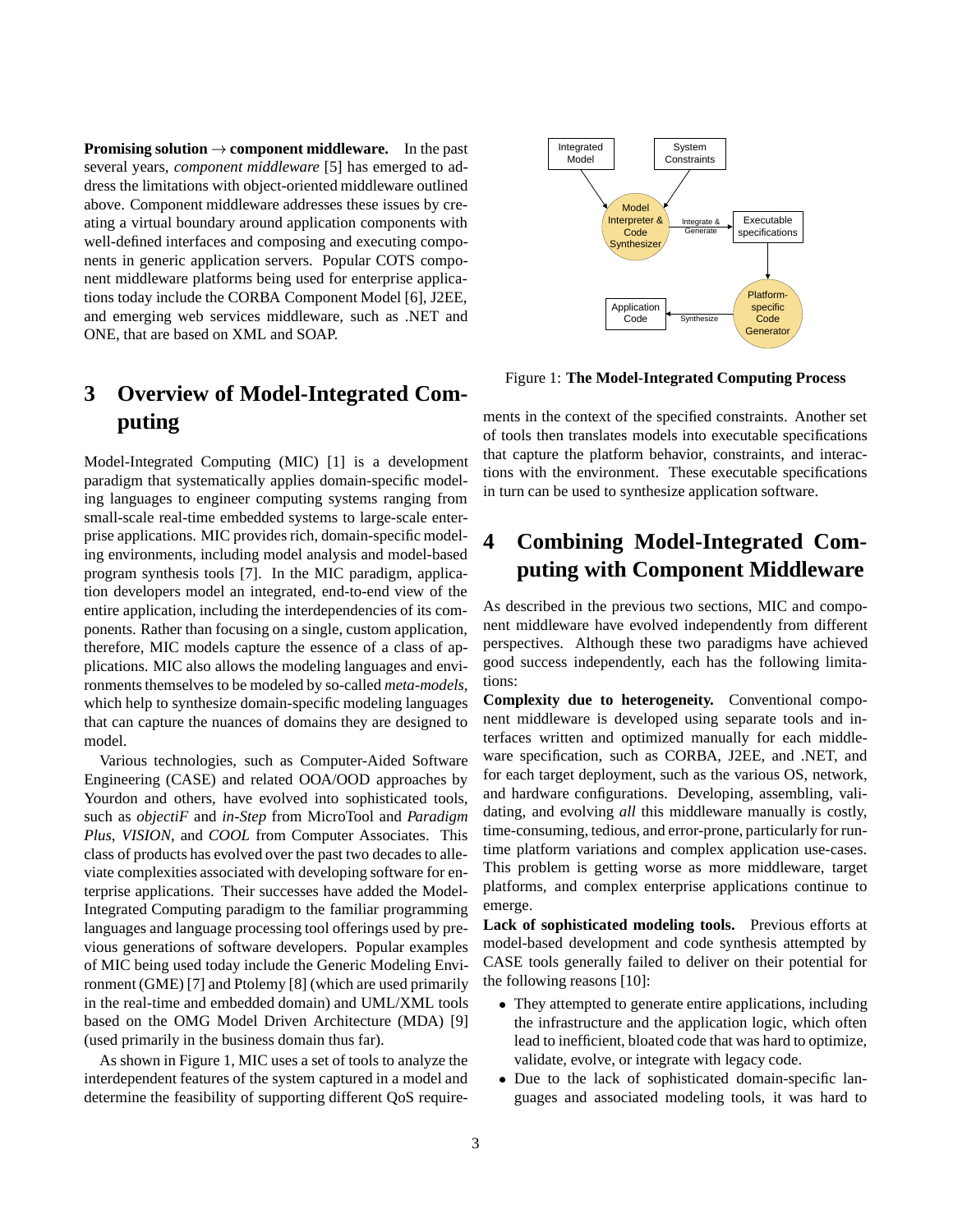

Figure 2: **Combining Model-Integrated Computing and Component Middleware**

achieve round-trip engineering, *i.e.*, moving back and forth seamlessly between model representations and the synthesized code.

 Since CASE tools and modeling languages dealt primarily with a restricted set of platforms (such as mainframes) and legacy programming languages (such as COBOL) they did not adapt well to the distributed computing paradigm that arose from advances in PC and Internet technology and newer object-oriented programming languages, such as Java, C++, and C#.

The limitations with Model-Integrated Computing and component middleware outlined above can largely be overcome by integrating them as follows:

- Combining MIC with component middleware helps to overcome problems with earlier-generation CASE tools since it does not require the modeling tools to generate all the code. Instead, large portions of applications can be *composed* from reusable, prevalidated middleware components, as shown in Figure 2.
- Combining MIC and component middleware helps address environments where business procedures and rules change at rapid pace, by synthesizing and assembling newer extended components that conform to new business rules.
- Combining component middleware with MIC helps to make middleware more flexible and robust by automating the configuration of many QoS-critical aspects, such as concurrency, distribution, transactions, security, and dependability. Moreover, MIC-synthesized code can help bridge the interoperability and portability problems between different middleware for which standard solutions do not yet exist.



#### Figure 3: **Integration Points for Model-Integrated Computing and Component Middleware**

- Combining component middleware with MIC helps to model the interfaces among various components in terms of standard middleware, rather than language-specific features or proprietary APIs.
- Changes to the underlying middleware or language mapping for one or many of the components modeled can be handled easily as long as they interoperate with other components. Interfacing with other components can be modeled as constraints that are validated by model checkers.

Figure 3 illustrates six points at which Model-Integrated Computing can be integrated into component middleware architectures. We describe each of these six integration points below: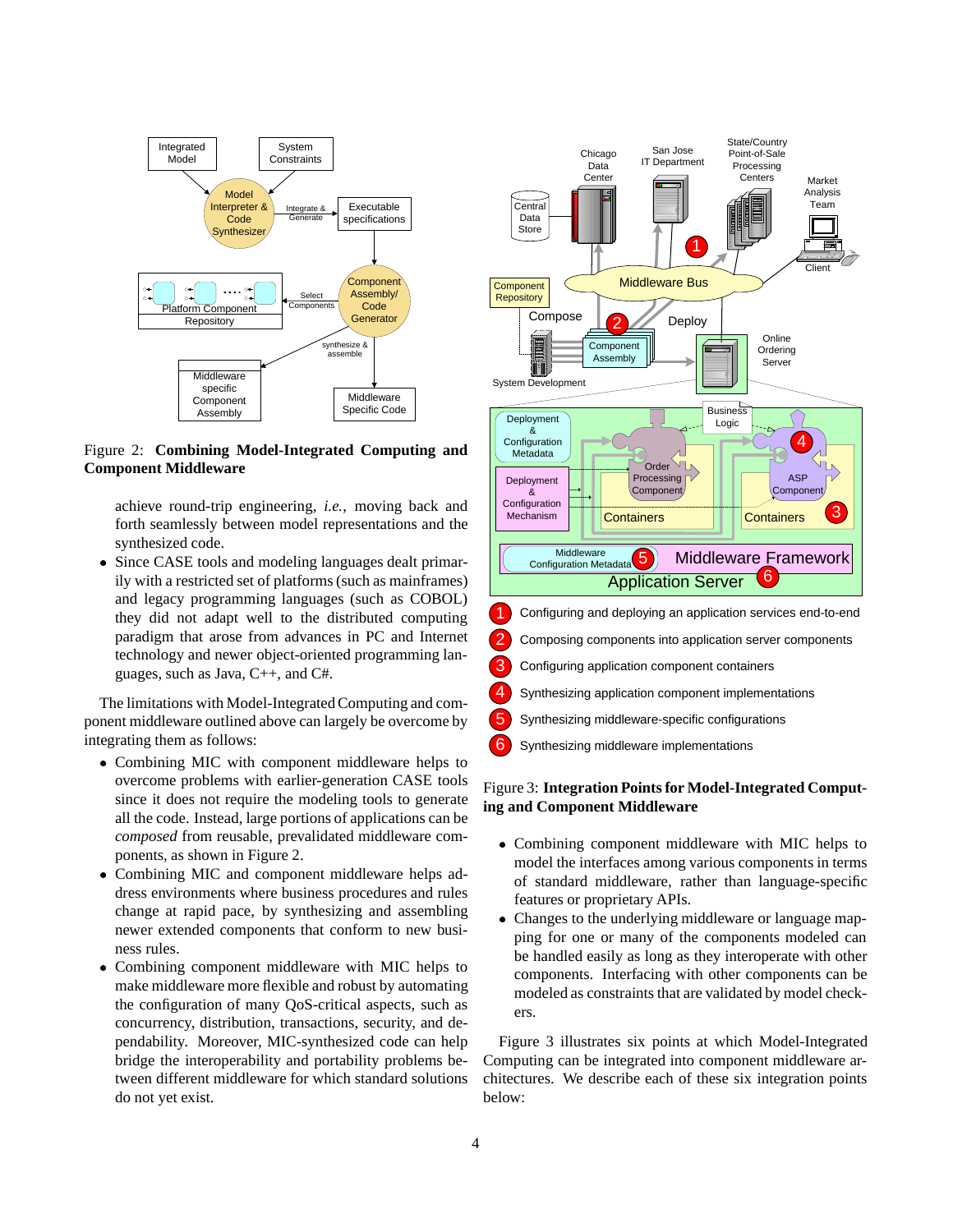**1. Configuring and deploying application services end-toend.** Developing large-scale enterprise applications requires application developers to handle a variety of configuration and deployment challenges, such as

- Locating the appropriate existing services
- Partitioning and distributing business processes and
- Provisioning the QoS required for each service that comprises an application end-to-end.

It is a daunting task to identify and deploy all these capabilities into an efficient, correct, and scalable end-to-end application configuration. For example, to maintain correctness and efficiency, services may change or migrate when the business requirements change. Careful analysis is therefore required to partition collaborating services on distributed nodes so the information can be processed efficiently, dependably, and securely.

Integrating MIC and component middleware to deploy application services end-to-end can help application developers configure the right set of services into the right part of an application in the right way. MIC analysis tools can help determine the appropriate partitioning of functionality that should be deployed into various application servers throughout a network. For example, tools like *ArcStyler*, *objectiF*, *case/4/0* and *Dezign for Databases* allow application developers to express their end-to-end application architecture graphically.

**2. Composing components into application servers.** Integrating MIC with component middleware provides capabilities that help application developers to compose components into application servers by

- Selecting a set of suitable, semantically compatible components from reuse repositories.
- Specifying the functionality required by new components to isolate the details of business systems that (1) operate in environments where business processes change periodically and/or (2) interface with third-party software associated with external information systems.
- Determining the interconnections and interactions between components in metadata.
- Packaging the selected components and metadata into an assembly that can be deployed into the application server.

CASE tools such as *objectIf* and *ArcStyler* provide visual tools for composing application servers.

**3. Configuring application component containers.** Application components use containers to interact with the application servers in which they are configured. Containers provide many policies that enterprise applications can use to fine-tune underlying component middleware behavior, such as its security, transactional, and quality of service properties. Since enterprise applications consist of many interacting components, their containers must be configured with consistent and compatible policies.

Due to the number of policies and the intricate interactions among them, it is tedious and error-prone for an application to *manually* specify and maintain its component policies and semantic compatibility with policies of other components. MIC tools can help automate the validation and configuration of these container policies by allowing system designers to specify the required system properties as a set of models. Other MIC tools can then analyze the models and generate the necessary policies and ensure their consistency.

**4. Synthesizing application component implementations.** Developing enterprise applications today involves programming new components that add application-specific functionality. Likewise, new components must be programmed to interact with external information systems, such as supplier ordering systems, that are not internal to the application. Since these components involve substantial knowledge of application domain concepts, such as government regulations, business rules, organizational structure, and legacy systems, it would be ideal if they could be developed in conjunction with end-users or business domain experts, rather than programmed manually in isolation by software developers.

The shift toward high-level design languages and modeling tools is creating an opportunity for increased automation in generating and integrating application components. The goal is to bridge the gap between specification and implementation via sophisticated aspect weavers [11] and generator tools that can synthesize platform-specific code customized for specific application properties, such as resilience to denial of service attacks, robust behavior under heavy load, and good performance for normal load.

**5. Synthesizing middleware-specific configurations.** The infrastructure middleware technologies used by component middleware provide a wide range of policies and options to configure and tune their behavior. For example, CORBA ORBs often provide the following options and tuning parameters:

- Various types of transports and protocols
- Various levels of fault tolerance
- Middleware initialization options
- Efficiency of (de)marshaling event parameters
- Efficiency of demultiplexing incoming method calls
- Threading models and thread priority settings and
- Buffer sizes, flow control, and buffer overflow handling

Certain combinations of the options provided by the middleware may be semantically incompatible when used to achieve multiple QoS properties.

Advanced meta-programming techniques, such as reflection [12] and aspect-oriented programming [11], are being developed to configure middleware options so they can be tailored for particular use cases.